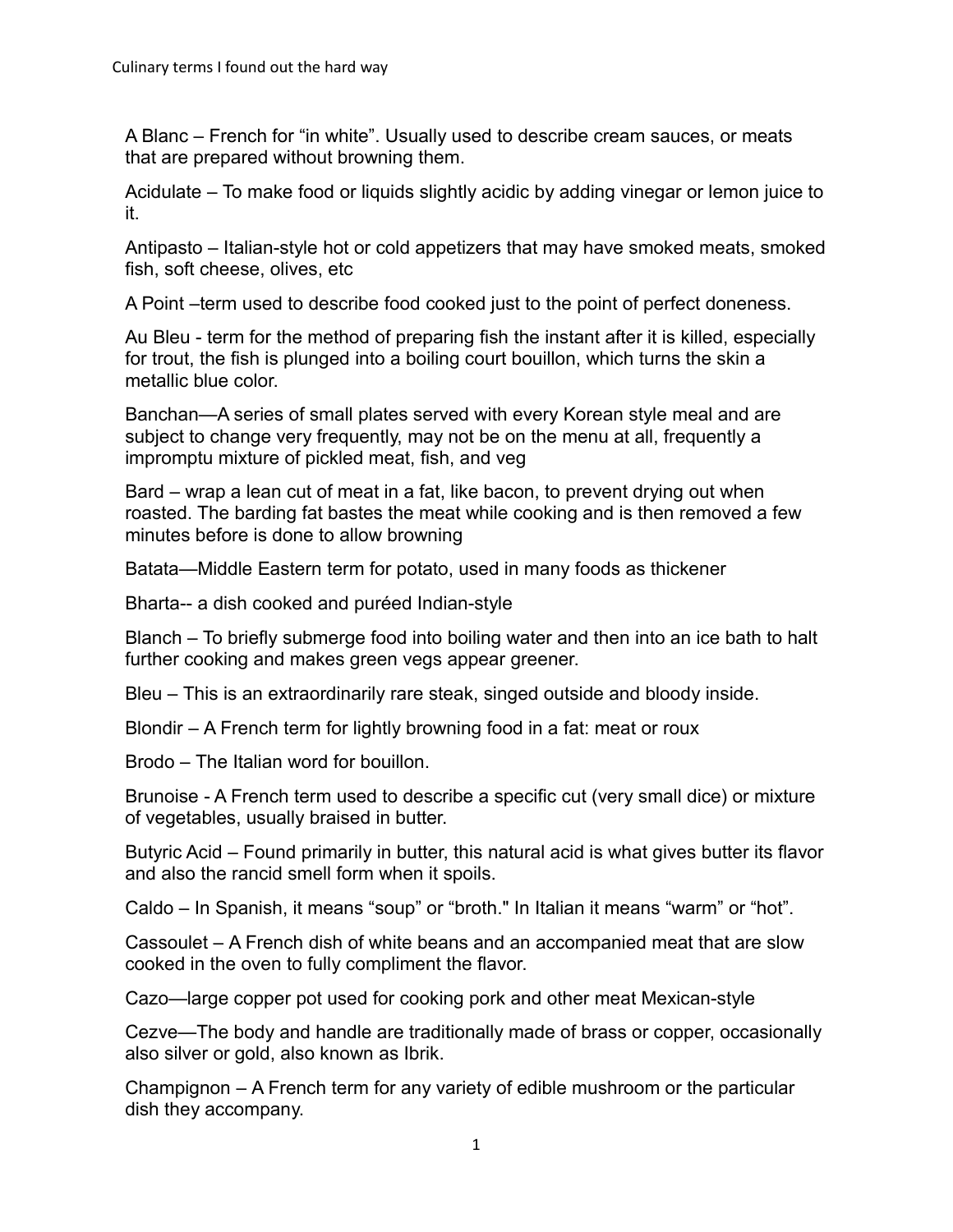Charcuterie – literally these are products based on, but not limited to, pork and its offal; could be sausages, salami, patés, and similar forcemeats.

Chaud-froid – A French term describing a dish that is first cooked and then chilled for service.

Chevaler – A French culinary term for a dish where the ingredients are arranged overlapping each other, such as sliced beef or cutlets.

Civet – A French term for a well-seasoned stew of game, usually hare, or rabbit.

Compound Butter – Softened butter mixed with a variety of ingredients then rolled and chilled. During service, disks of the butter are cut and usually placed of top of the dish allowing it to melt over the finished product.

Confit – A cooked meat or poultry that is prepared and stored in its own fat. Duck and goose are common to this ancient technique of cooking and storage.

Consommé – A clarified, highly flavorful broth served hot or cold. The broth is clarified using a "raft" of egg whites during preparation. As the whites cook they attract the various sediments like a magnet.

Coquille – French for "shell", it is often used in reference to a scallop.

Coulis – A culinary term used generally to describe a thick puree, sauce, or soup.

Crudités – Raw fruits and vegetables served as an appetizer with various cold condiments.

Curdito—Mexican-style cabbage slaw

Cure –treating foods in order to preserve them or stabilize ingredients or characteristics, such as color. Smoking, salting, and pickling are some ways.

Demi-glace – A French term meaning "half-glaze". A rich brown sauce and that is used as a base for many other sauces, it begins with a basic brown sauce preparation which is combined with veal stock and wine. This is slowly reduced by half to a thickness that coats the back of a spoon.

Dry Aging – "The process of placing carcasses or wholesale cuts of beef in refrigerated temperatures 30 to 34°F with no protective packaging for 14 days with 80 to 85 percent humidity and an air velocity of 0.5 to 2.5 m/second. Only whole pieces of meat still covered with the natural fat can be aged, not cut pieces of individual steaks. With aging, the natural enzymes in the muscle breakdown the connective tissues and muscle fibers enhancing tenderness and flavor, in addition, marbling, helps make meat juicier, more flavorful, and tender. While cooking, the marbling is melted and lubricates the muscle strands providing the steak with the flavor qualities and tenderness one expects from a dry aged steak."

Emballer – A French term meaning to wrap an article of food which is to be poached or simmered in stock. The food item is usually wrapped in cheesecloth to hold it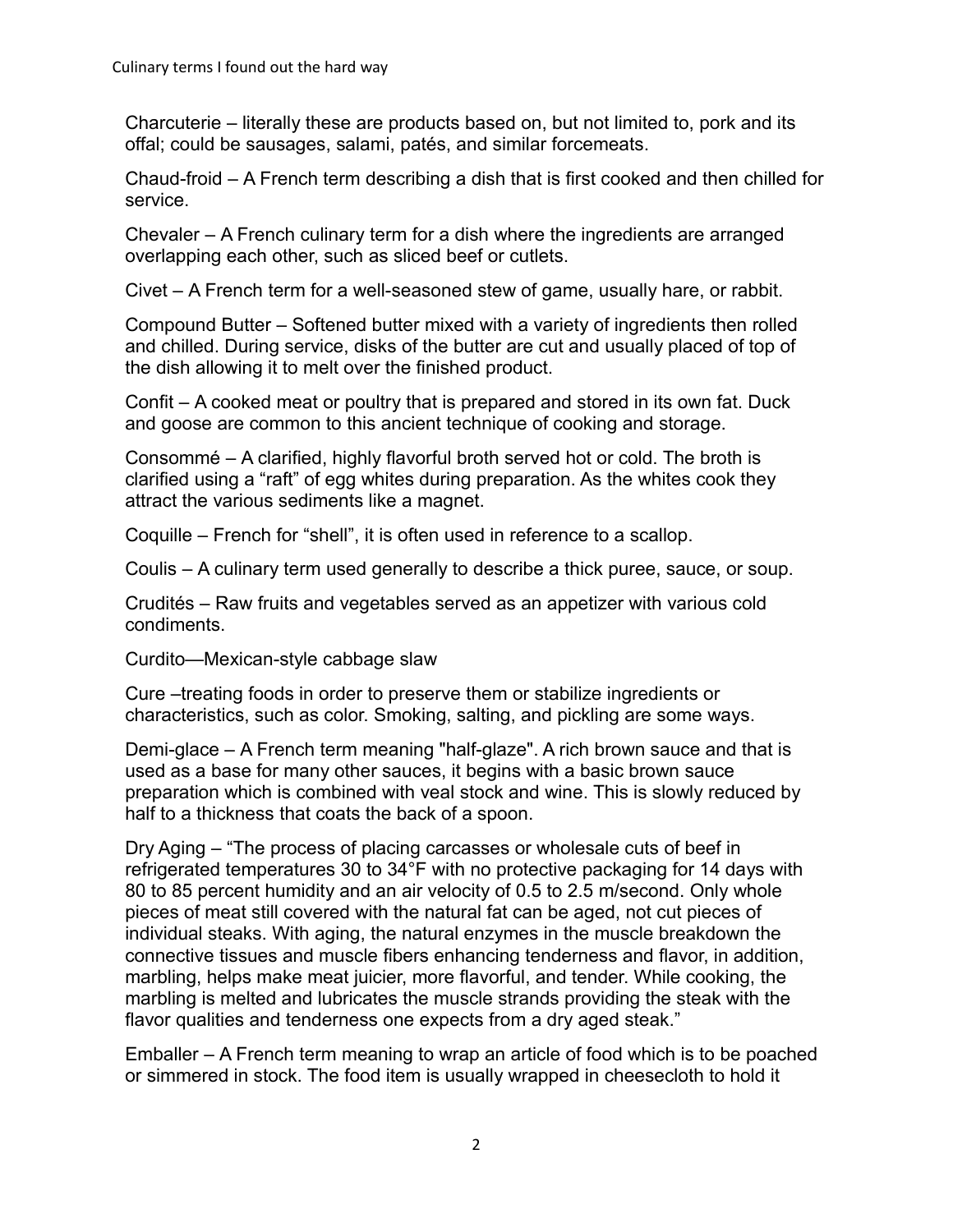together. It also refers to the filling of a mould to be cooked, such as paté. See also **Torchon** 

Escalope – French word meaning a thinly sliced white meat, usually veal, it can also be in reference to a fillet from a large fish or lobster.

Estouffade – A French term referring to a dish whose ingredients are slow cooked, also a clear brown stock used to dilute sauces, ragouts, and braised dishes.

Farci – The French word for "stuffed". Traditionally a dish of forcemeat wrapped in cabbage leaves and boiled in a meat or vegetables stock.

Forcemeat – A mixture of raw or cooked seasoned ingredients used to stuff a variety of foods, especially sausages. Also the basis for patés, meat pies, terrines, quenelles, etc.

Fruits de Mer – A French term referring to any seafood or combination thereof.

Fumé – A French term used to describe foods that are prepared by "smoking".

Fumet – A concentrated liquid obtained by reducing a stock, particularly fish

Hoe—a raw fish entrée Korean-style sliced and served with soy sauce or chili paste mixed with vinegar and sugar

Liaison – A thickening agent added to soups sauces or other mixtures. Common liasons are roux, cornstarch, and egg yolks.

Mezze—A selection of small plates or small portions of spreads eaten as an appetizer with bread Middle eastern and Mediterranean-style; many contain yogurt base, heat treated veg, or pickled ingredients.

Mirepoix-- a mixture of sautéed chopped vegetables used in various sauces, sometime is used to clarify stock and will not be used as a recipe ingredient

Monter – A French term meaning to give body or increased volume to foods by incorporating air with a whisk to egg whites, cream, meringues, etc.

Mousseline – A term describing any sauce in which whipped cream or beaten egg whites have been added just prior to service to give it a light, airy consistency.

Papillote – An Italian term referring to dishes cooked in sealed parchment paper.

Parboil – Partially cooking veg by blanching in water. This technique is used particularly for dense foods such as carrots and potatoes, ensuring that all the ingredients will complete cooking at the same time.

Parcooked—blanching in oil if not parboiled

Poaching – A method of cooking achieved by gently simmering food in a liquid. The amount of liquid used depends on the food being cooked.